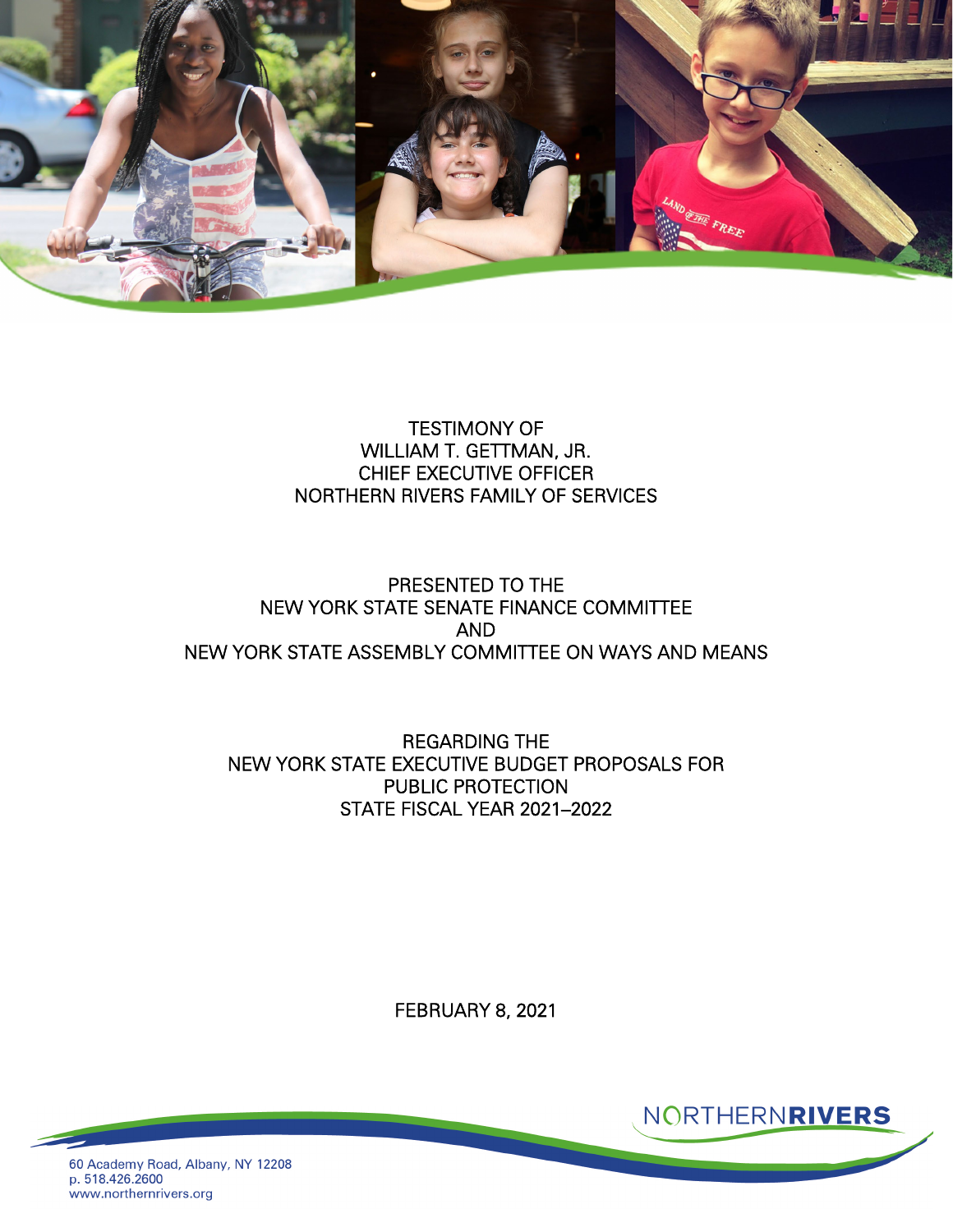## **Recommendation**

# **Reject the Executive Budget Briefing Book statement that the state will begin to pay not-for-profit providers operating Raise the Age programs based on utilization**

Good afternoon. My name is William Gettman, and I am the CEO of Northern Rivers Family of Services located in the Capital Region.

## **About Northern Rivers Family of Services**

Northern Rivers Family of Services was established in 2012 through affiliation with longstanding family services agencies **Northeast Parent & Child Society** and

**Parsons Child & Family Center.** In 2019, we affiliated with **Unlimited Potential**, whose operations began in Saratoga Springs. Together, the 1,400-strong workforce of Northern Rivers and member agencies serve more than 18,000 children and families in 41 upstate counties each year, with \$88 million invested through more than 60 social services and child welfare programs. Northern Rivers builds a strong, successful, and healthy future for our children, families, and communities through quality services, collaboration, and innovative leadership. Our program areas include:

- Residential and community-based child welfare programing including foster care, preventive services, postadoption services, and evidence-based home visiting programs;
- Educational services for 400 students including early learning, pre-K, and Early Head Start, as well as accredited 853 schools (elementary, middle, and high school);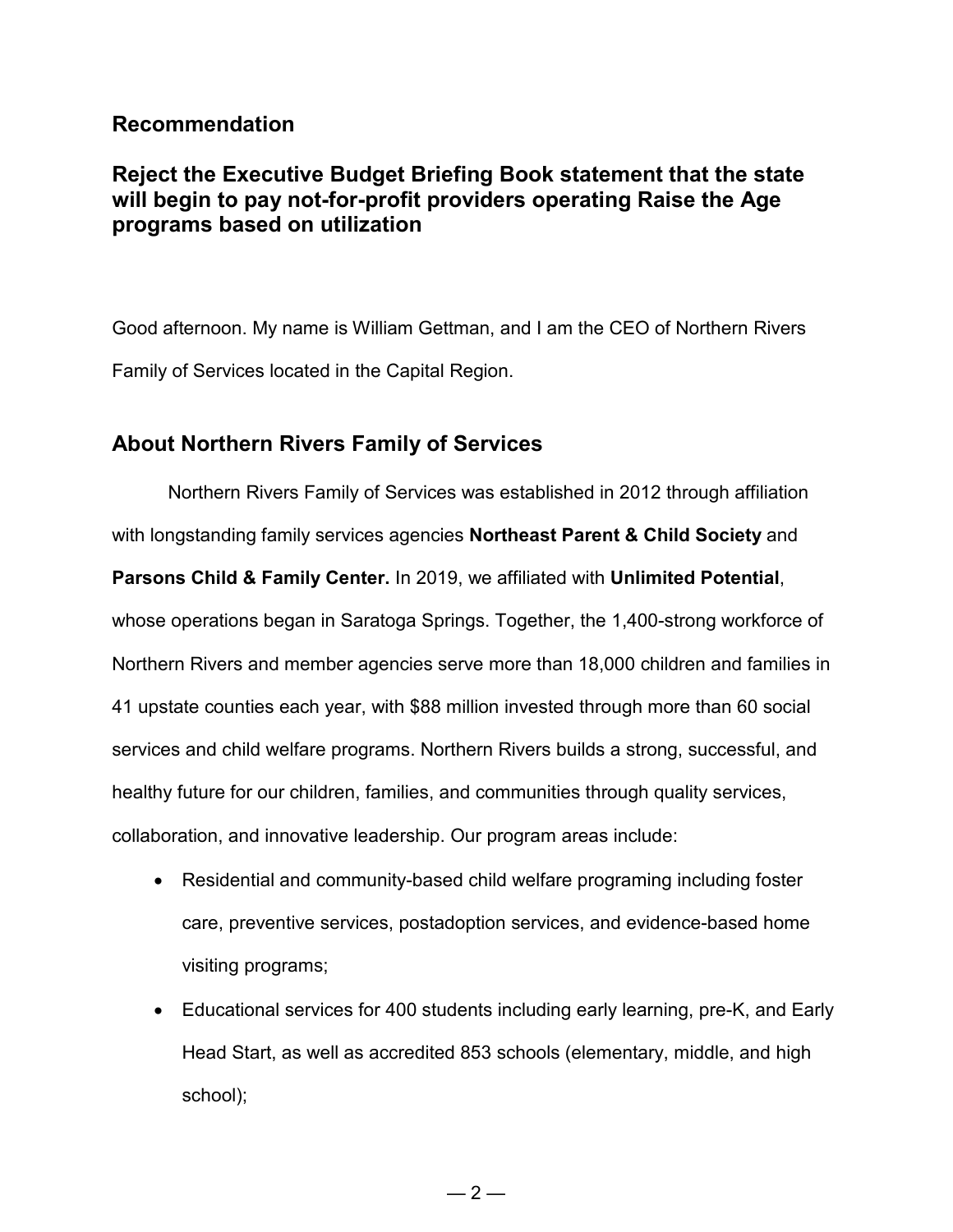- Community-based child welfare and crisis services programs for children and adults including mobile crisis, school-based services, and licensed clinic programs; and
- Community-based waiver programs for children and adults including Health Home services.

I would like to thank Chairwoman Liz Krueger and Chairwoman Helene E. Weinstein, Human Services Committee Chairs, and members of the Assembly Ways and Means and Senate Finance Committees for this opportunity to testify on the Governor's Executive Budget for State Fiscal Year 2021–2022.

### **Background**

Beginning in 2018, 13 child welfare and juvenile justice agencies (upstate and on Long Island—outside of NYC) worked with NYS to become approved residential providers for youth placed through Raise the Age.

Northern Rivers Family of Services agreed and volunteered to implement the new residential services, including robust aftercare services. Along with the other agencies, we partnered with the Office of Children and Family Services (OCFS) and the Division of Criminal Justice Services (DCJS), together with the Executive Chamber and the Division of the Budget, to build the program, hire and train staff, and prepare the appropriate physical plan. State agencies and local providers all agreed to the development of the implementation plan, program model, and fiscal processes.

The startup of the RTA programs was driven by state estimates of need and the related staffing and program elements. We engaged in a regular learning collaborative with OCFS throughout the past few years to work through programmatic questions and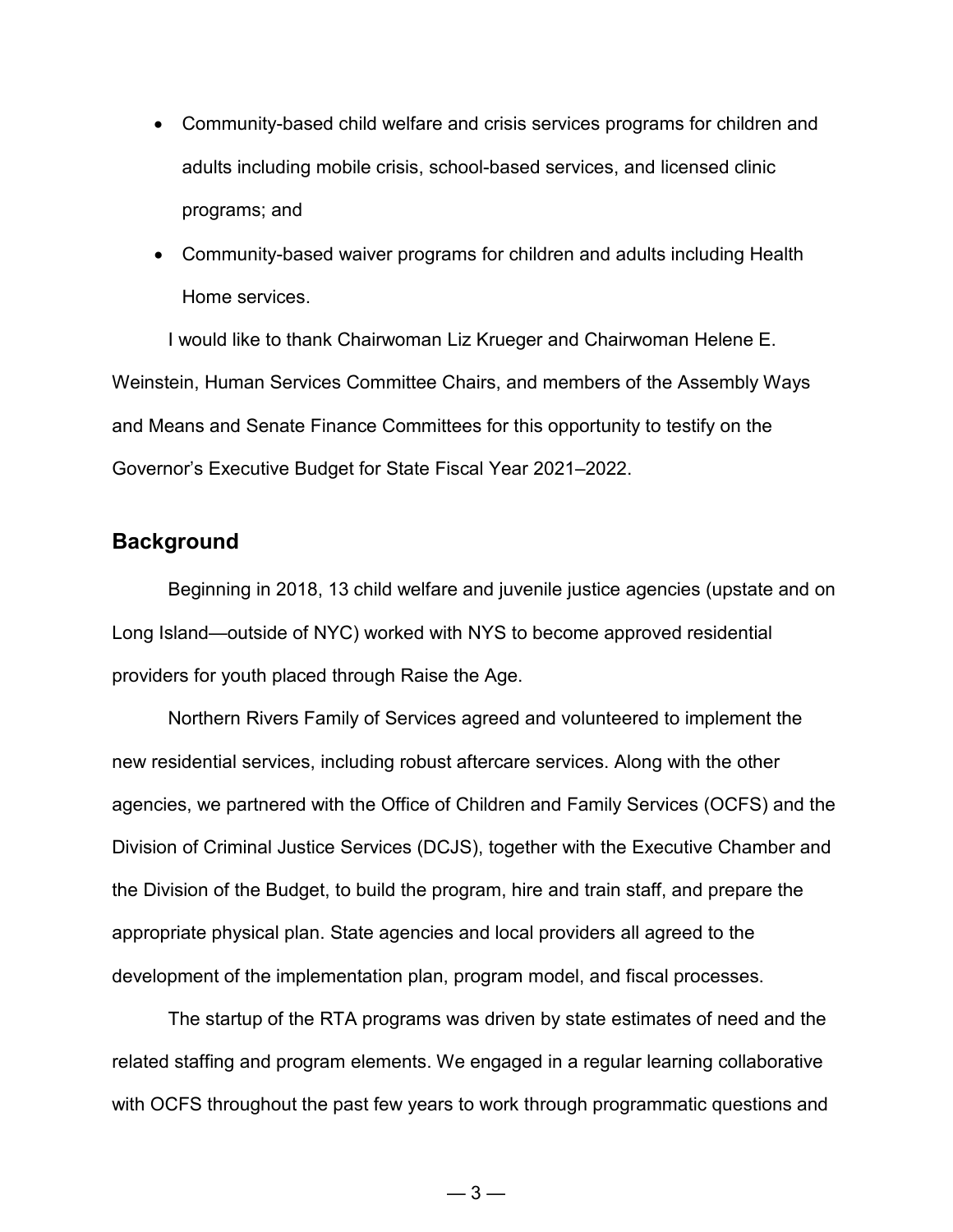to learn from one another as they—and we—prepared for and then began accepting youth into the programs. The initial 13 nonprofit agencies are proud of their efforts in for co-creating this new program model with the state and of their efforts to partner together to provide the best possible environment and supports for youth placed through Raise the Age.

Acknowledging the financial risk providers incurred in creating and opening up program capacity for Raise the Age (due to the uncertainty of how much capacity would be required), OCFS, DCJS, DOB, and the Executive Chamber agreed in its Request for Program Applications to provide 100 percent funding based on capacity approved by the state to providers for a 3-year period. This 3-year window was scheduled to end in October 2021. After this time, a revised model was to be developed based on actual placements and trends.

Given that providers were only afforded this "hold harmless" for their residential costs—but not for costs associated with health care and education (i.e., 853 school or Special Act School District tuition), this was a critical component of providers' ability to open capacity for the state's Raise the Age placement needs.

The following quote is from the OCFS-issued Request for Application (RFA) on the Raise the Age program:

*Agencies approved to operate a new RTA program, whether on the agency campus or on state-owned property, will be paid 100% of the MSAR for all approved beds for a period of three years. This period is from October 1, 2018 through September 30, 2021. As noted above, this "hold harmless" period applies only to the MSAR for vacant RTA beds and not to the educational or Medicaid/health care costs.*  (Source: OCFS Raise the Age Request for Program Applications for Raise the Age Residential Programs and Aftercare Services [Statewide, Excluding New York City] Issued Jan. 29, 2018, p. 36.)

 $-4-$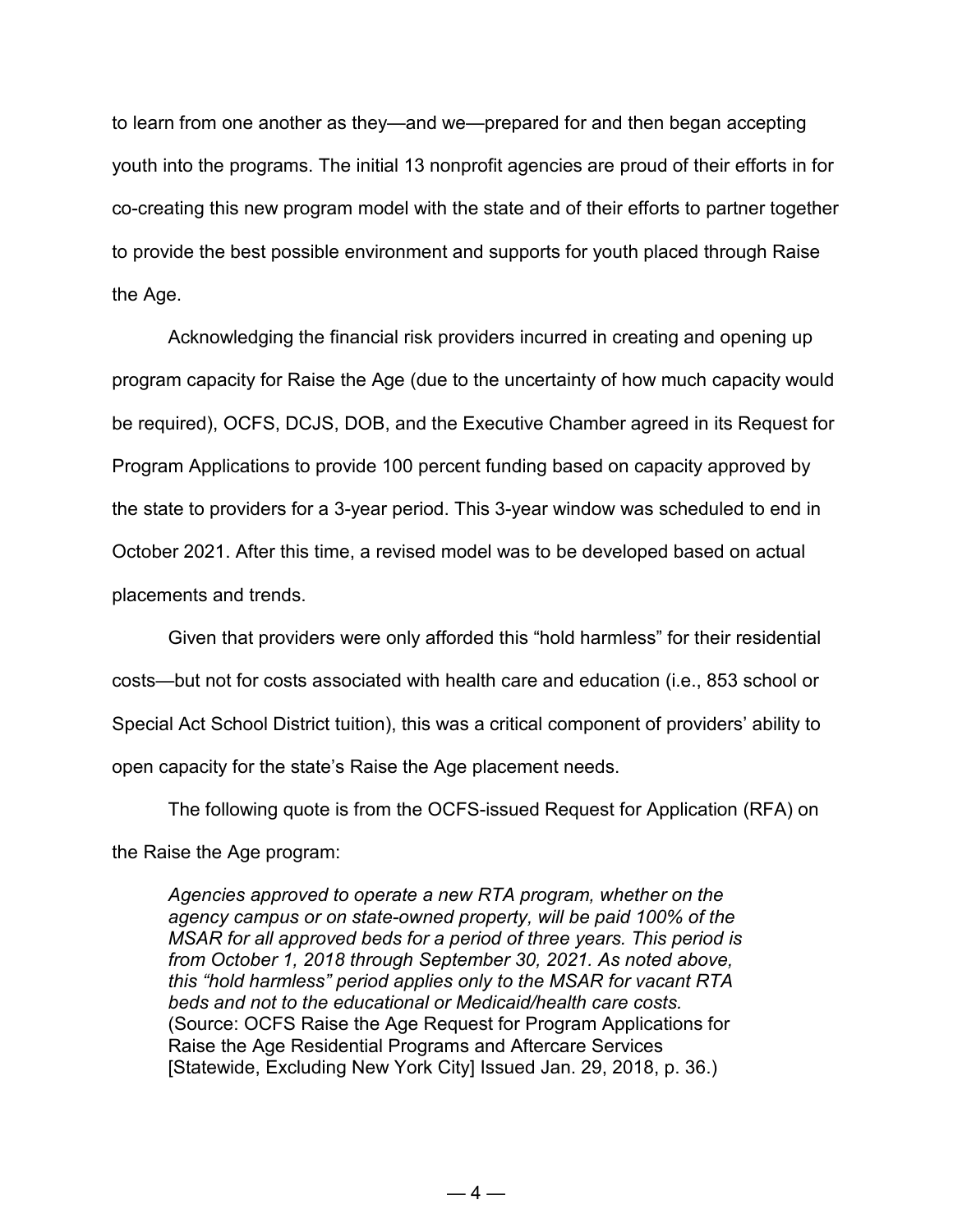This same assurance that providers would be "held harmless" was also included in the

approval letters OCFS issued.

# **FY 2021–22 State Budget Proposal Reneges on Commitment**

We are extremely concerned with a statement included in this year's NYS

Executive Budget Briefing Book indicating that NYS would not adhere to its original

agreed-upon terms with The Raise the Age providers, effective April 1, 2021. The

change is explained in the briefing book as follows:

*Continue Implementation of Raise the Age. The age of criminal responsibility was increased from 16 to 17 on October 1, 2018 and from 17 to 18 on October 1, 2019. The Budget support for implementation, including comprehensive diversion, probation, and programming services for 16- and 17-year old youth in the juvenile justice system. This includes support for Voluntary Agency Not-for-Profit providers in the operation of residential programs, but reimbursement payments will be limited to actual placements. Previously, providers had received reimbursement for the cost of maintaining a bed, regardless of its usage, to ensure sufficient capacity as the juvenile justice system adjusts to the new RTA law. This change reflects that the number of youth adjudicated to a placement remains below initial projections."* (Source: NYS Executive Budget Briefing Book, accessed at https://www.budget.ny.gov/pubs/archive/fy22/ex/book/briefingbook.pdf, p. 99.)

We understand that if implemented, this change would become effective on April 1,

2021, in the state's new fiscal year—reflecting the Govrenor's decision to cut short the

agreement with providers 6 months before the "hold harmless" is due to end.

While we understand and acknowledge both the state's challenging fiscal climate

this year as well as the lower-than-expected placement rate into these programs, the

providers have been partners with the state on this program, assumed risk, and made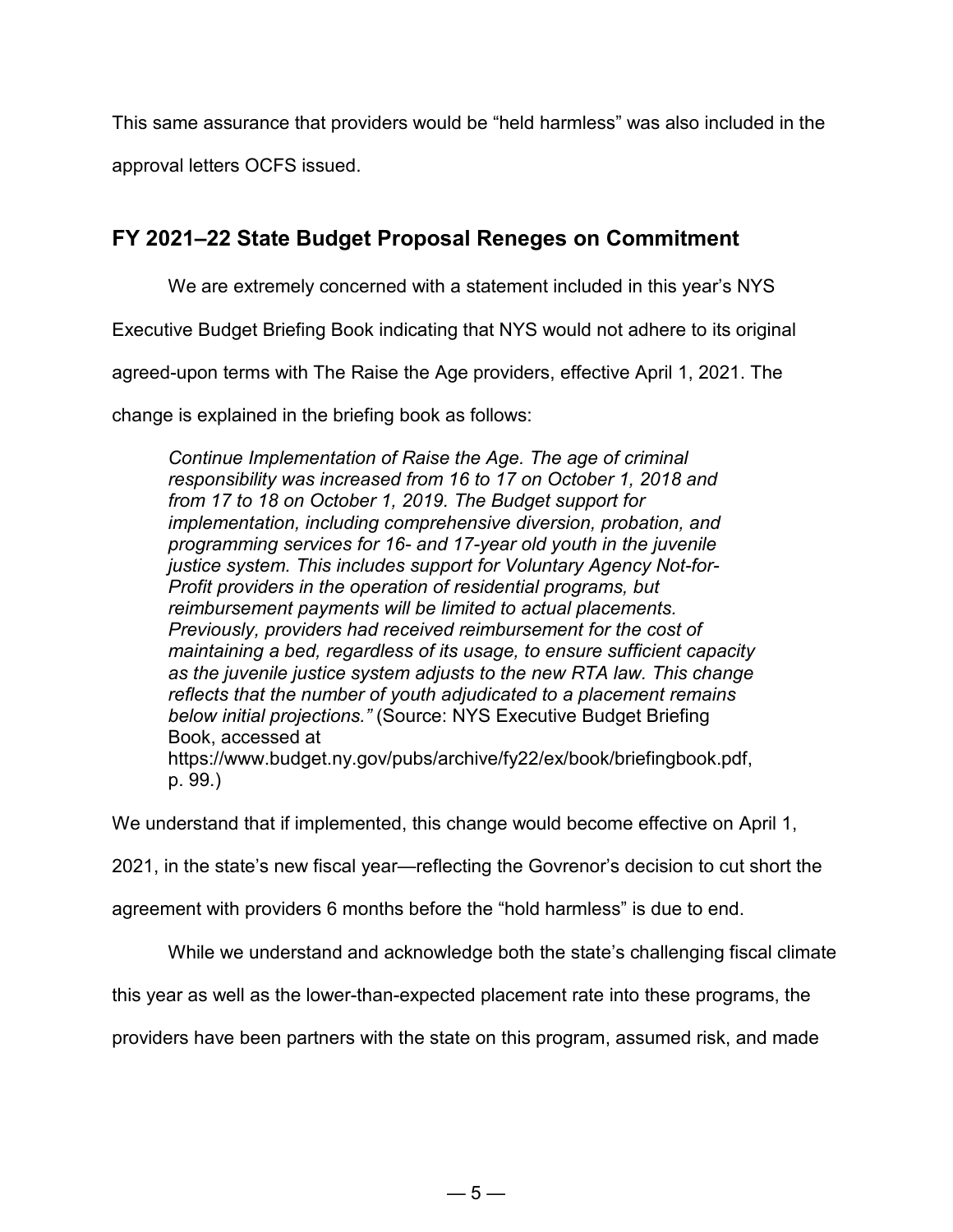financial commitments, yet they were not given any notice of this change before publishing it in the Executive Budget Briefing Book.

Providers are therefore now in a situation where they have less than a 60-day notice to possibly close down beds and greatly reduce RTA capacity because continuing the beds at the current rate based on useage is not financially viable.

### **Conclusion**

**Adherence to the originally proposed time frame would allow time for the providers to work with the state to plan for the required capacity in the future. We recognize the capacity needs to change, but we cannot complete the process in the proposed timeframe. If a modified timeframe cannot be agreed on, not-forprofit agency providers will have little choice but to immediately close RTA programs, layoff staff, and incur added fiscal losses. If the state must proceed, we ask that it go forward based on the original agreed-upon terms with providers as outlined in the Request for Application and approval letters.** 

#### **Recommendation**

We support the proposed \$250 million in the Executive Budget to continue implementing Raise the Age this year. **We ask that the Legislature reject the change the Executive Budget Briefing Book proposes on dramatic changes to the financing of Raise the Age programs by including language in one house budget proposals to support the program stability and to fully execute the original terms of the state's agreement with providers to pay 100 percent of the maximum state aid rate for all approved beds for a 3-year period, through September 30, 2021.**